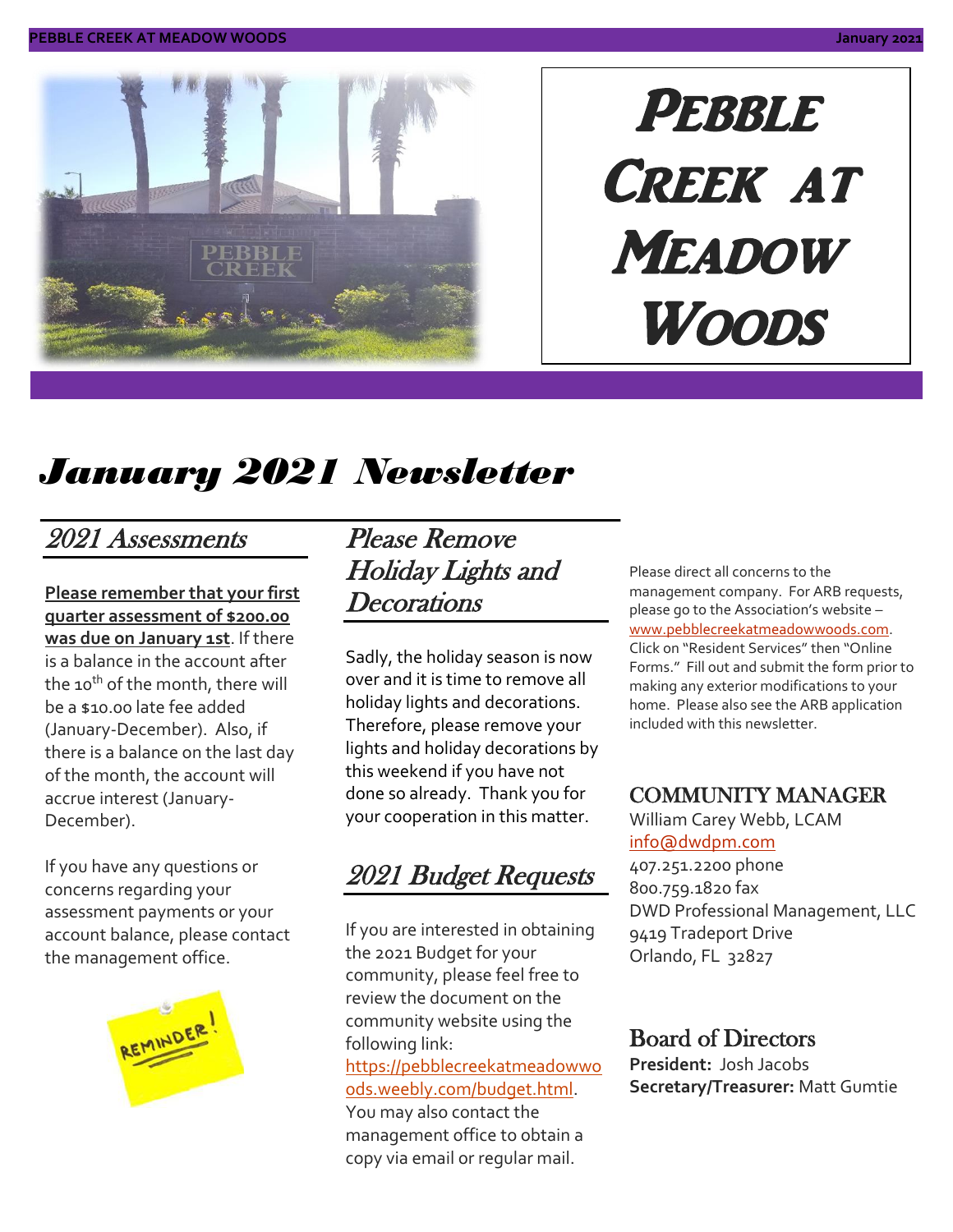### Corona Virus (COVID-19) Update

The state of Florida is currently in the third phase of reopening. Per the advice of the Association's attorney, the Association is required to follow CDC guidelines and Osceola County ordinances even in Phase 3. Based on the attorney's advice and the need to follow these guidelines and ordinances, the Board has decided to continue with the following safety procedures as outlined below:

**1) Office Visits – By Appointment Only: If you must stop by the management office in person, you will be required to make an appointment first so the staff can ensure proper social distancing.** We will also require that you wear a mask or covering over your nose and mouth while visiting the office. Please contact the office at 407-251-2200 to make an appointment if needed. We encourage all residents to use the online portal or to conduct business via phone or email when possible.

**2) Board Meetings:** The Board will continue to conduct all business via telephone or video-conference.

**3) Common Areas:** The pool and playground area will remain closed for the health and safety of the community.

We appreciate your cooperation and understanding in this matter.

We will continue to monitor the situation at the local, state, and federal level and will provide updates to you as needed. We encourage all of our residents to follow the recommendations from the Center for Disease Control (CDC) and the Florida Department of Health regarding COVID-19 in order to limit the spread of the disease and to keep your family and neighbors safe.

Please use the following links to the websites for the CDC and the Florida Department of Health.

**Center for Disease Control:** <https://www.cdc.gov/coronavirus/2019-nCoV/index.html>

Florida Department of Health: <http://www.floridahealth.gov/> or call the COVID-19 Hotline if you have questions at 866-779-6121.

If you have any questions or concerns, please contact our office by phone at 407-251-2200 or by email at [info@dwdpm.com.](mailto:info@dwdpm.com) We wish all of our residents well during this difficult time. Take care, and stay safe.

### Payment Plan Options

If you are experiencing financial difficulties or job loss due to COVID-19, please contact our office to set-up a payment plan. It is very important that you contact us to discuss this matter. We cannot set-up a payment **plan if we are not aware of your financial situation.**

If you have any other questions or concerns regarding your account balance, please feel free to contact the management office at 407-251-2200 or at [info@dwdpm.com.](mailto:info@dwdpm.com)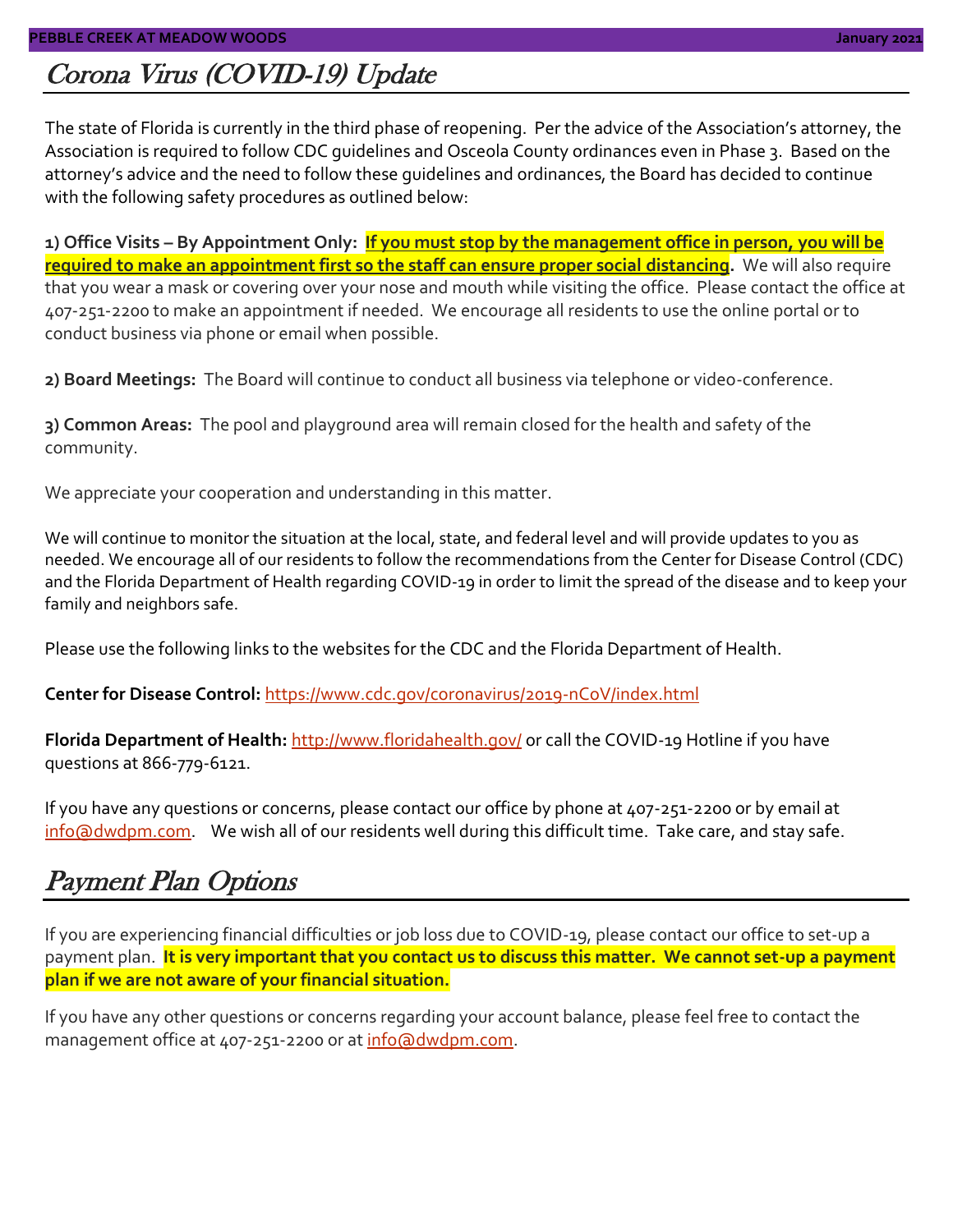#### Owner Access Platform

Please be advised that you may utilize an online owner access portal where you may login to manage your account and access community documents. With your Internet-enabled device, you are able to view your current account balance, check your payment history, view your open records and more!

To ensure your privacy, only homeowners whose email address is on file have already received a registration email. **If you have not already provided your email, please email your information to [info@dwdpm.com](mailto:info@dwdpm.com)** and include your community name, address within the community, and the email address you want on file. This extra step is designed for the safety of your personal information because it allows us to verify each homeowner. Once your email address has been opted into the system, you will receive an email to register. For security purposes, a return email will be sent to confirm you are the owner of that email account.

If you received the registration email but the time has expired and you are in need of a new registration email, please contact our office by email at **[info@dwdpm.com](mailto:info@dwdpm.com)** with your request. Please make sure to include the email address you want us to use and we process a new registration email for you.

Please check your SPAM folder as it may be filtered automatically. After you click the link in the confirmation email you can create your password and your account will be registered. You will then be able to log into your account using your email address and the password you created when you registered. Please make sure to use Google Chrome which is the preferred web browser for the platform.

We encourage everyone to utilize the new on-line access platform at <https://owner.topssoft.com/DWDProfessionalManagement/Account/Login> in order to review your account balance and obtain information. Please let us know if have not received your invitation to join the platform, and

### Do Not Park on the Grass

we will help you set-up your account.

Over the last few months, we have noticed a rise in the number of residents parking on the grass in front of their properties (whether it is on the easement or in the front yard). Please be aware that this activity is not permitted and you will receive a violation letter for this issue. All residents must park in the garage or in the driveway.

Parking on the street is permitted from 6 AM – 12 AM. Parking on the street is not permitted after 12 AM through 6 AM. If you have a situation which requires you to park in the street between 12 AM – 6 AM, please contact the management company so we may obtain Board approval and to inform the towing company.

### Please Pick-Up After Your Pets

We understand that many of the residents in our community are pet owners. Owning a pet is a wonderful experience for the "parent" and it brings many joys to you as well. However, having a 4-legged addition to your family also brings many responsibilities.

If your new bundle of joy happens to be a dog, then one of the responsibilities is picking up after your pet. When you live in a community you cannot just let your dog out and then close the door. **Your pet must be on a leash at all times, and any pet waste MUST be picked up and disposed in a waste receptacle.** This is not only a community rule; it is an Orange County ordinance as well.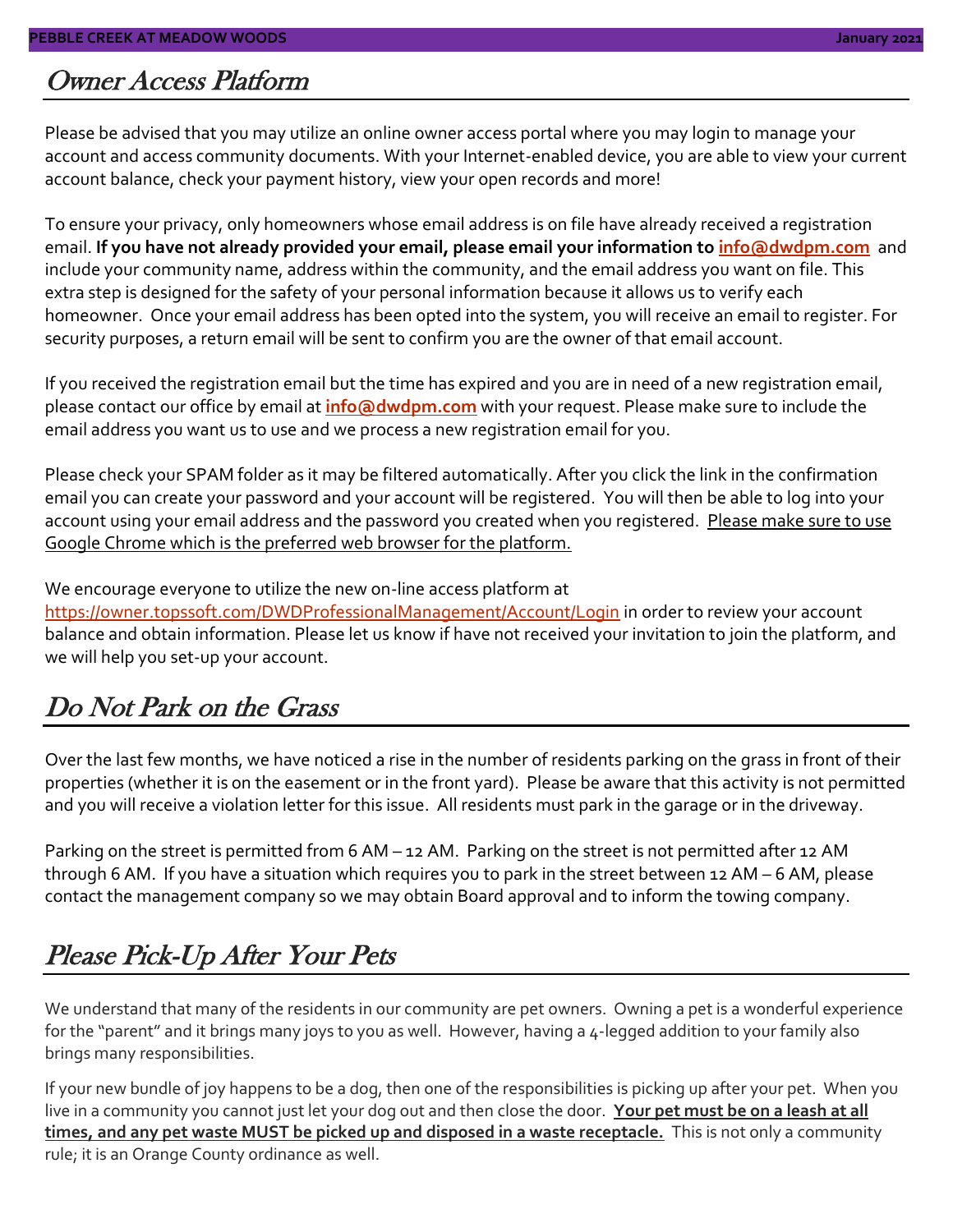Dog waste is a hazardous substance and causes damage to grass and may spread illnesses to others. Thank you for your understanding and cooperation in this matter.

### Architectural Guidelines – Approved Colors for Homes and Roofs

Please be aware that the Board has established the following architectural guidelines for your community:

#### **Approved Paint Color Schemes and Shingle Colors:**

The Pebble Creek at Meadow Woods community has several approved color schemes for painting your homes and several approved shingle colors for replacing your roofs available for your review on the community website. Please use the following link to view these options: [https://pebblecreekatmeadowwoods.weebly.com/architectural-change-form.html.](https://pebblecreekatmeadowwoods.weebly.com/architectural-change-form.html)

If you have any questions or concerns regarding the process for making exterior modifications to your home, please feel free to contact the management office for further instructions and assistance. You may also review the article below on page 6.

### Association Payments Via the Payment Portal with Center State and Payment Reminders

If you have set-up automatic payments through the on-line payment system with Center State Bank, please be aware that DWD Professional Management does not have access to that system and any updates needed must be made directly by you. If you have made any errors in terms of the amount of your payment or the frequency of your payment, please login into the portal to make any necessary revisions. Go to schedule payments, cancel the current request, and start a new request with the correct payment amount and/or frequency.

Please keep in mind that the system is automatically selected for monthly payments, so please indicate the correct frequency for your association payments and change as needed. The assessment payments for Pebble Creek are quarterly and are due on January 1, April 1, July 1, and October 1. Please also be aware that all on-line payments take 2 to 3 business days for processing before they are applied to your account.

In addition, the on-line payment system is a payment portal only. This system is not connected to the account system with the management company. The payment portal does not have any information regarding your current account balance. If you need your account balance or a full detailed payment history report, you must contact the management company directly.

Finally, please be aware that DWD Professional Management does not send payment reminders by text or email. If you are receiving payment reminders through text or email, this is because you have signed up for it through the online payment portal. If you have signed up for the reminders in error, please login into the portal. Go to notifications and cancel/edit the request and make any changes needed or set-up a new request.

If you have any questions or concerns about the on-line payment portal, please contact the management office for assistance.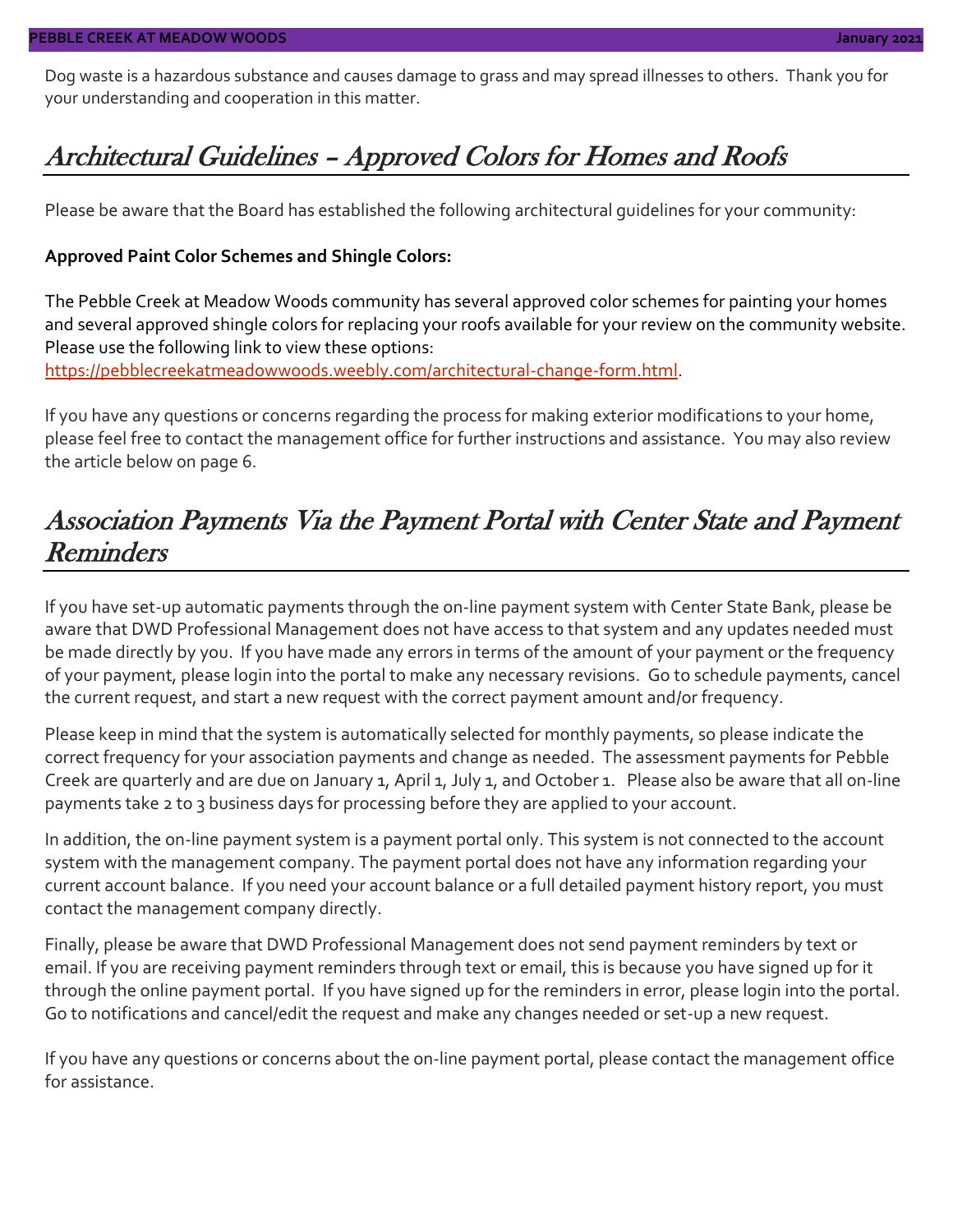### Reporting Street Light Outages

If you notice a street light out on your street, please call Duke Energy at 407-629-1010 to report the street name or section where the light is located. You may also visit the following website to report the outage: [https://www.duke](https://www.duke-energy.com/customer-service/request-light-repair)[energy.com/customer-service/request-light-repair.](https://www.duke-energy.com/customer-service/request-light-repair) Please contact the management office if you need assistance or if you have any questions.

### Parking Regulations

If your vehicle is parked on the street at night in the community, your car may be towed. Per the rules and regulations of our community, all vehicles must be parked in your garage or driveway at night. If a vehicle is parked on the street between the hours of 12 AM – 6 AM, it may be towed **without warning at the owner's expense**.

**If you are planning a special event or party**, and you will have guests parked in the street from 12 AM – 6 AM, please contact the management office to make arrangements **at least 24 hours in advance** so we may inform the towing company and so we have time for you to pick up parking permits from the management office. Please be aware that the maximum number of vehicles permitted is 10.

If your vehicle or a vehicle of a guest is towed due to a violation of the parking rules and regulations, you should **contact the towing company to resolve the situation**. *Do not call DWD Professional Management regarding a towing issue*. The Board has not authorized the management company to make ANY exceptions to the parking rules and regulations. If you do not follow these parking rules, you will be towed **at your own expense** and **will not be reimbursed for any reason**.

Please be advised that the towing company, **Universal Towing and Recovery**, has moved from their previous location. The towing company's contact information is as follows: **Universal Towing and Recovery, 407-816- 0102, 206 6th Street, Lot 300 Orlando, Florida 32824.**

### Off-Duty Sheriff's Deputy Patrols and Suspicious Activity

Your community is patrolled several days per month by an off-duty Orange County Sheriff's Deputy. The deputy is on patrol to spot suspicious activity, to help enforce traffic laws, and to help the people in communities we manage in Meadow Woods. If you see the deputy on patrol, and if you have noticed any suspicious activity, please stop the deputy and talk with him regarding your concerns. You should also call the Orange County Sheriff's Department at (407) 836-4357 to report suspicious or criminal activities. **The Sheriff's Department is the only organization charged with the protection of your property, and they are the only organization with the authority to approach and stop these people and their activities**.

Please be aware that the deputy is only able to enforce state law and county ordinances. If you see a community violation (i.e., parking on the grass), please call DWD Professional Management to address these concerns. Thank you.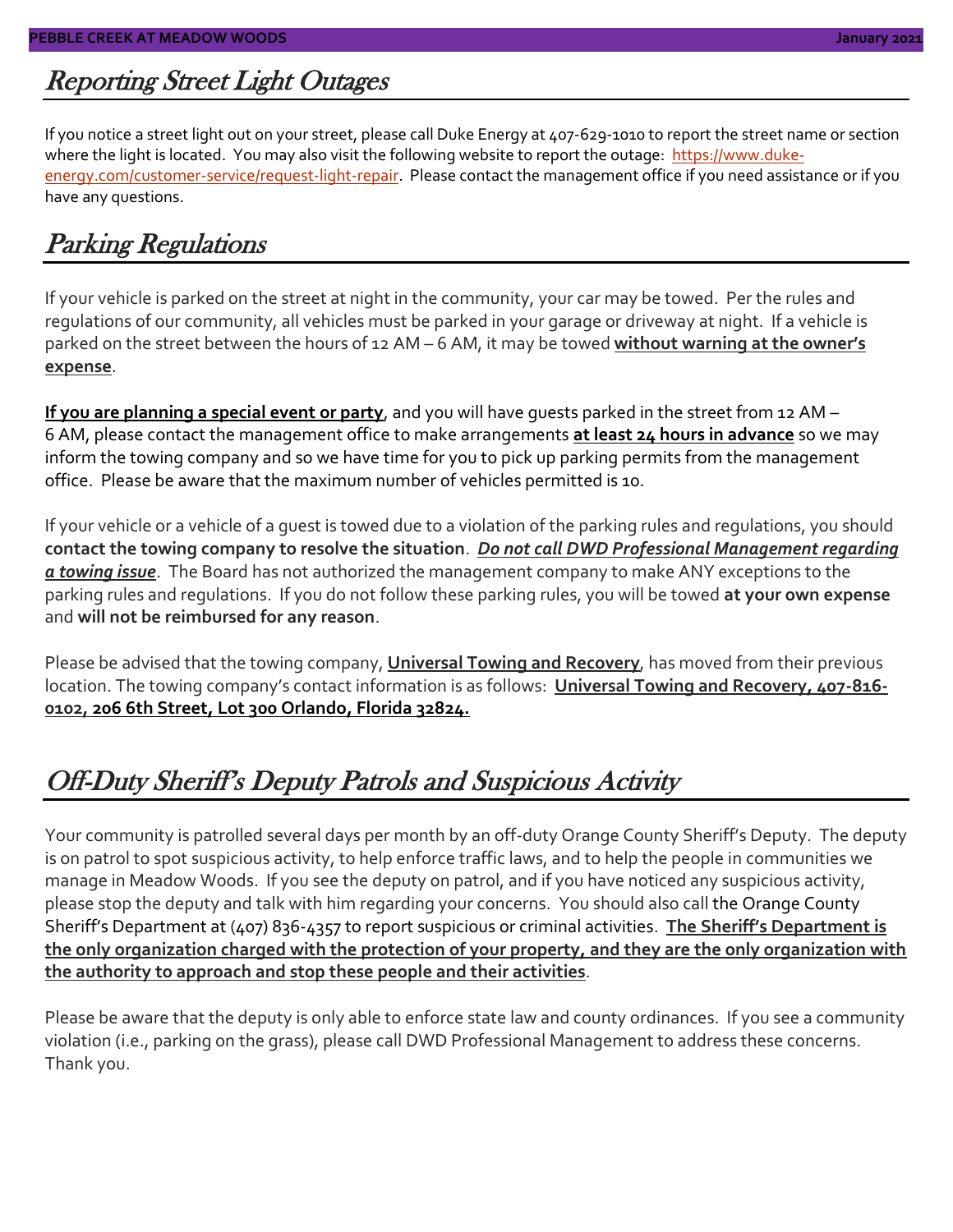#### Noise Complaints

Please be aware that Orange County Sheriff's Department does not have any set time for enforcing the noise violation ordinance. According to our local deputy, the Disturbance of the Peace Statute is enforceable any time of day. **If you feel that your neighbors are violating the noise ordinance, please contact the Orange County Sheriff's Department to file a complaint at 407-836-4357**. The Sheriff's Department will then send a deputy to request the responsible party to tone down their gathering. If a second request is made concerning the same disturbance, the Sheriff's Department will take the necessary actions to ensure your neighbors follow the noise ordinance.

Please be aware that the Association is not responsible for enforcing County ordinances. Only the Sheriff's Department may enforce County ordinances and laws. If you have any questions or concerns regarding this issue, please contact the management office.

### Architectural Changes (Exterior Modifications)

It has come to our attention that some homeowners are not familiar with the steps of the Architectural Review process. That is quite understandable. We would like to take this opportunity to help anyone in our community better understand this process.

If you are going to make any changes to the front of your property, including landscaping changes, or if you intend to make any structural changes to your property (i.e., room additions, pools, screen enclosures), then you will need to fill out the Architectural Review Committee (ARC) application.

These applications will always be available on your community's website and they are included in the monthly newsletter (please see the form below). Please follow the instructions on the form and submit all of the required documents for your requested change. When you are submitting an application to the ARC, remember to include the following:

1. Two (2) copies of the property survey that show the location of the proposed changed, alteration, renovation or addition.

- 2. Two (2) drawings of your plan(s).
- 3. Two (2) copies of color samples, if applicable.

Please note that applications submitted by fax or without two (2) copies of the survey, drawing, or color sample will be considered incomplete. If an application is incomplete, it will not be processed and will be returned to you.

Finally, please be aware that the Association has architectural guidelines indicating the list of approved color schemes for painting your home and the shingle colors for any roof replacements. If you would like to review these guidelines, please visit the Association's website at the following link:

[https://pebblecreekatmeadowwoods.weebly.com/architectural-change-form.html.](https://pebblecreekatmeadowwoods.weebly.com/architectural-change-form.html) You may also find the approved color schemes on the Sherwin Williams website using the following link:

[https://www.sherwin-williams.com/homeowners/color/find-and-explore-colors/hoa/orlando/fl/pebble-creek-at](https://www.sherwin-williams.com/homeowners/color/find-and-explore-colors/hoa/orlando/fl/pebble-creek-at-meadow-woods/)[meadow-woods/](https://www.sherwin-williams.com/homeowners/color/find-and-explore-colors/hoa/orlando/fl/pebble-creek-at-meadow-woods/)

If you have any questions, please call us at 407-251-2200, and we will be happy to assist you. Also note that management does NOT approve or deny any of these requests. We collect the applications and then submit them to the community's Architectural Review Committee (ARC). The ARC is a group of volunteer homeowners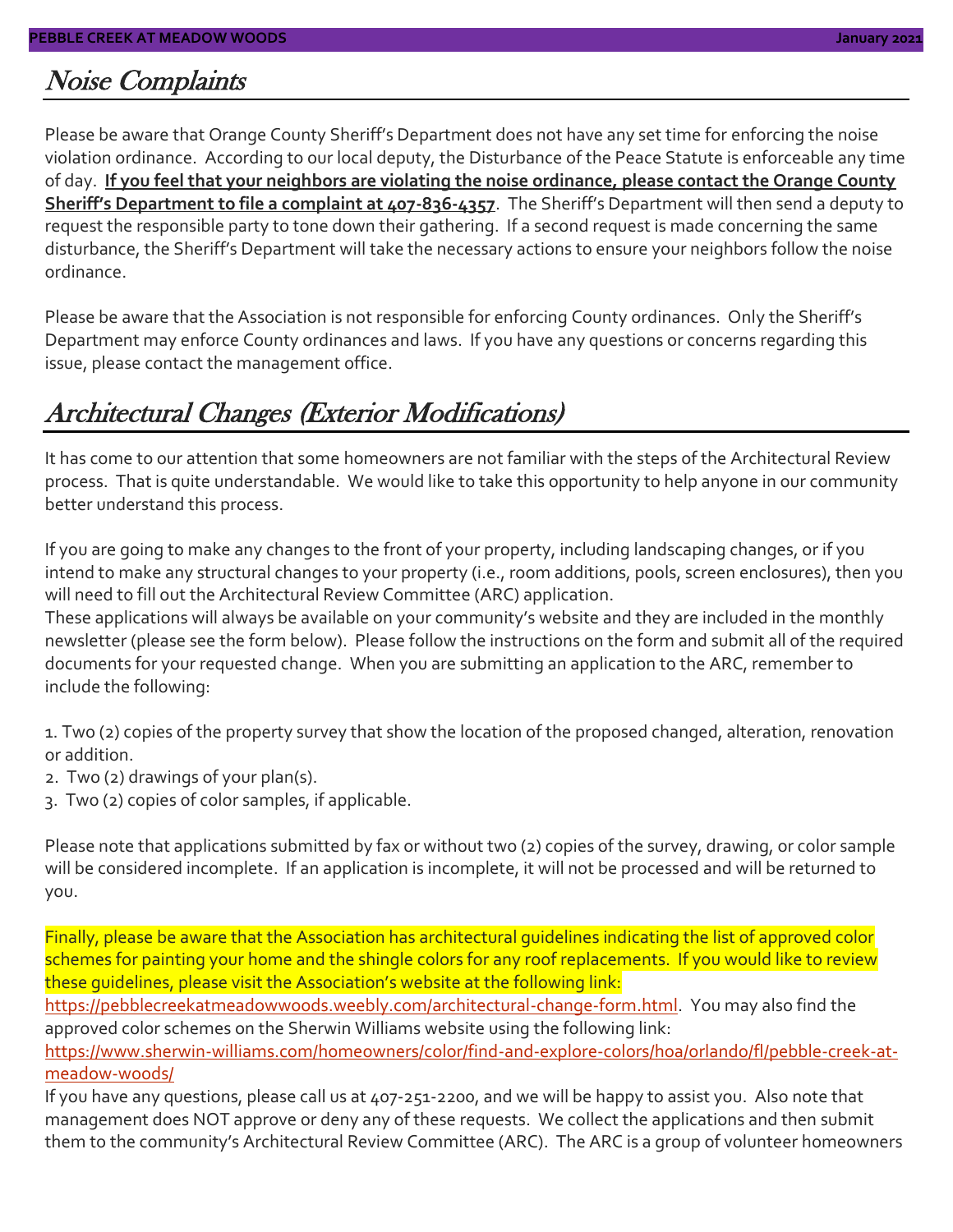who review the applications and approve or deny the applications based on your community's written criteria (the architectural guidelines). Per Florida Statutes, this process may take up to 30 days.

As soon as the Committee makes a decision, we will mail you the letter of approval or denial. Please make sure you do not proceed with any improvements until you have heard from the Committee. I hope this helps everyone understand the Architectural Review process a little better. If this still leaves you with any questions, please feel free to contact our management office.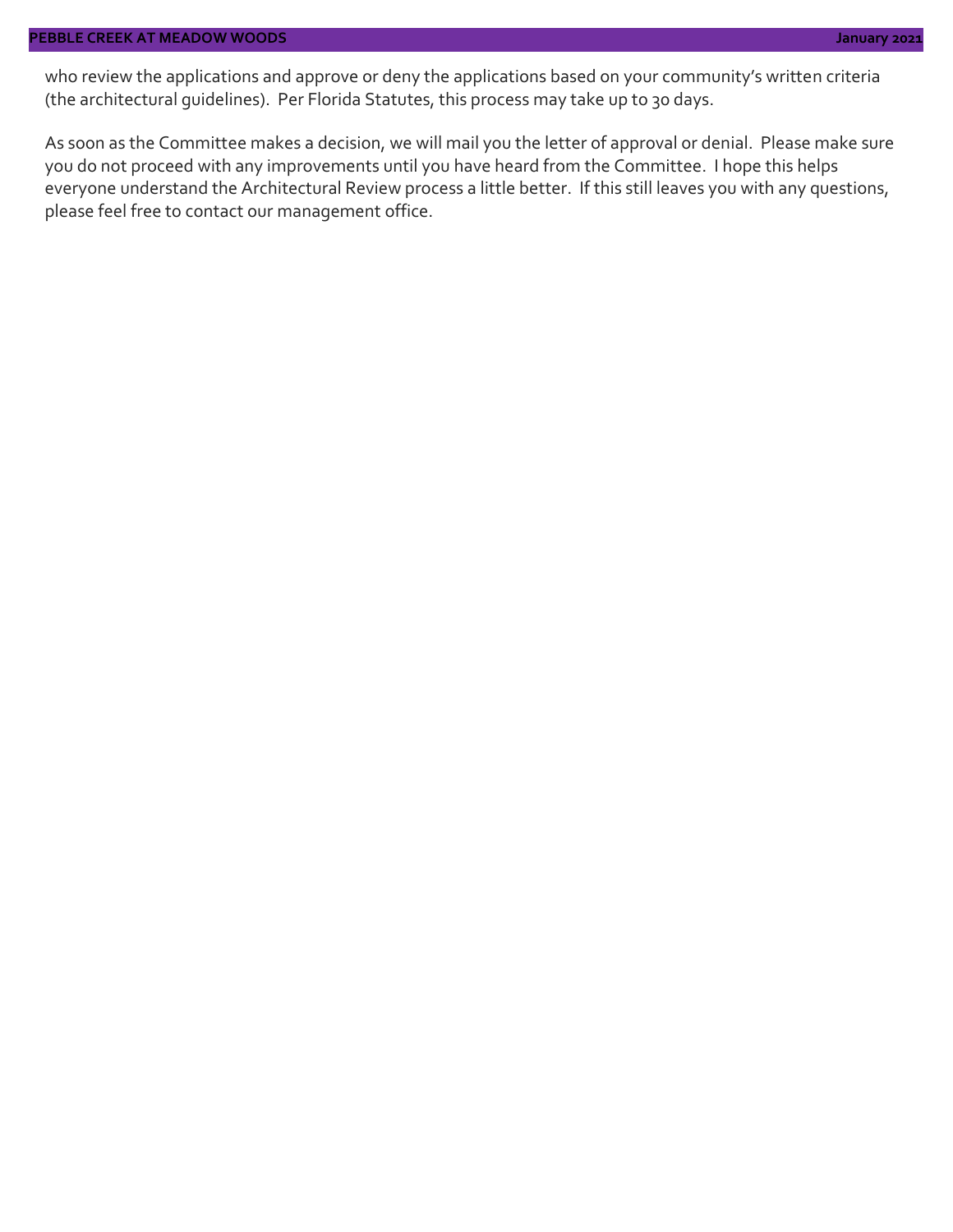# **SYMPTOMS OF CORONAVIRUS DISEASE 2019**

## **Patients with COVID-19 have experienced mild to** severe respiratory illness.





03/02/14 Novis 20, 2020, 12:59 W

cdc.gov/COVID19-symptoms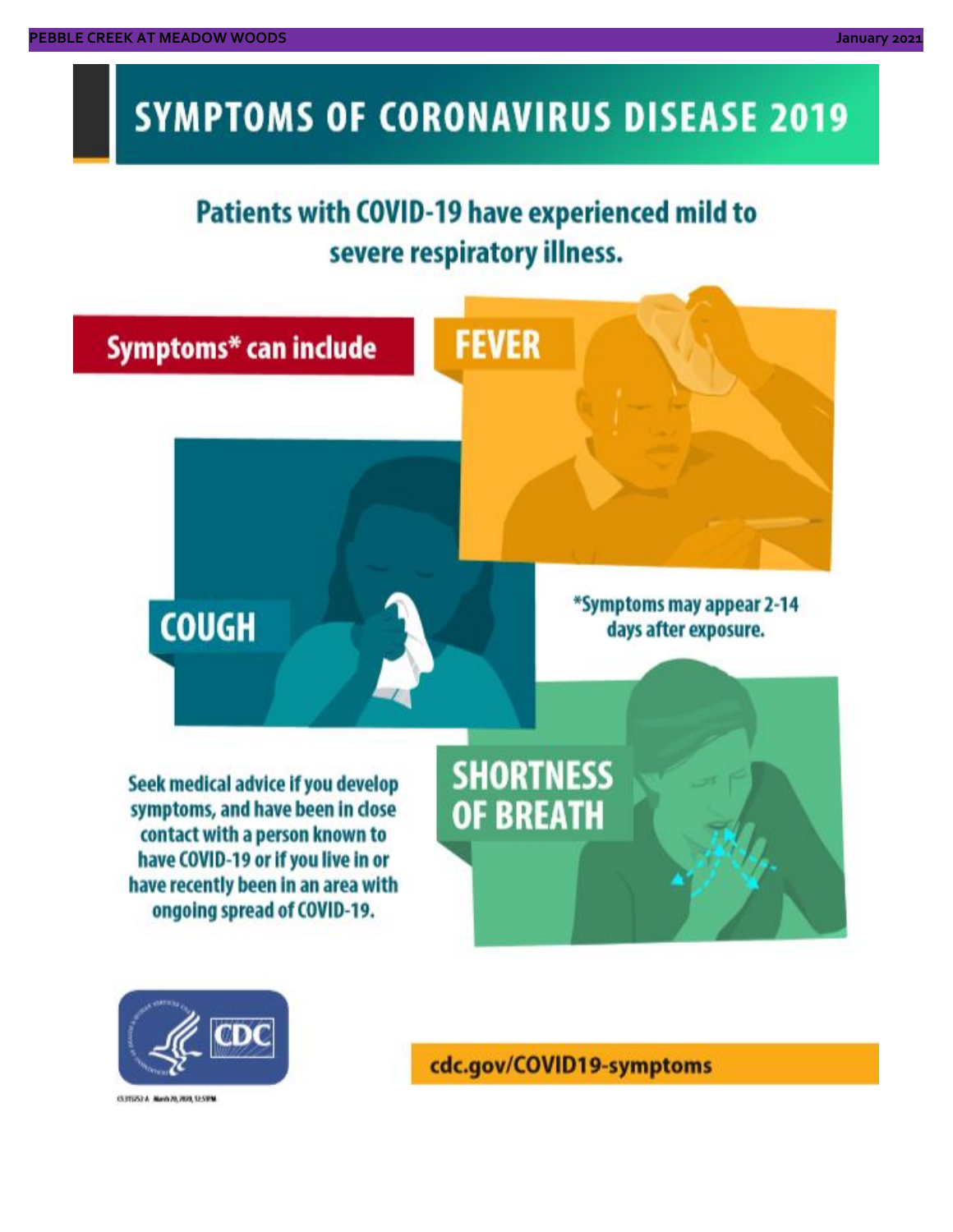#### **Emergency:**

| Fire, Police, Medical Emergency: | $\sqrt{911}$ |
|----------------------------------|--------------|
|                                  |              |

#### **Law Enforcement:**

| Orange County Sheriff's Dept. (Non- | 407-836-4357 |
|-------------------------------------|--------------|
| Emergency):                         |              |
|                                     |              |
|                                     |              |

#### **Utilities:**

| Orange County Utilities: | 407-836-5515 |  |  |
|--------------------------|--------------|--|--|
|                          |              |  |  |

#### **Chamber of Commerce:**

| Orlando Chamber of Commerce: | 407-425-1234 |  |  |
|------------------------------|--------------|--|--|
|                              |              |  |  |

#### **Miscellaneous:**

| Orange County Public Schools:                    | 407-317-3200 |
|--------------------------------------------------|--------------|
| Orange County Office of Emergency<br>Management: | 407-836-9140 |
| Orange County Health Department:                 | 407-858-1400 |
| Florida Poison Information Center:               | 800-222-1222 |
| Orange County Public Library:                    | 407-836-7390 |
| Social Security Administration:                  | 800-772-1213 |
| Orange County<br>Voters' Registration Office:    | 407-836-2070 |
| <b>Orange County Animal Services:</b>            | 407-836-3111 |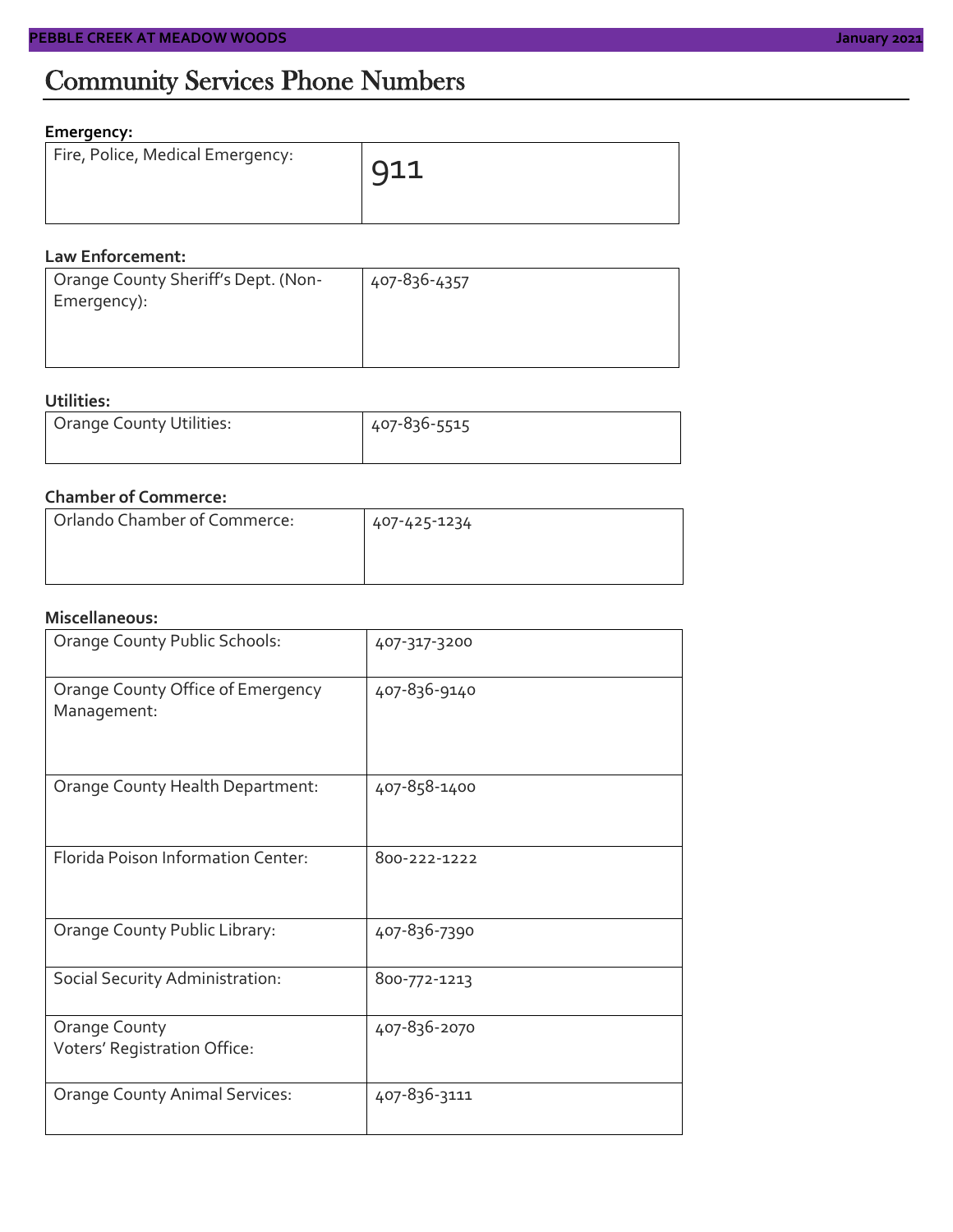#### **PEBBLE CREEK AT MEADOW WOODS HOMEOWNERS' ASSOCIATION, INC.** MAIL OR EMAIL FORM TO: 9419 Tradeport Drive, Orlando, FL 32827

PHONE: 407-251-2200 FAX: 800-759-1820 EMAIL: [info@dwdpm.com](mailto:info@dwdpm.com)

#### **ARCHITECTURAL REVIEW BOARD (ARB) APPLICATION**

|                                |                                                                 |                                                                                                                   | Tenant Name: The contract of the contract of the contract of the contract of the contract of the contract of the contract of the contract of the contract of the contract of the contract of the contract of the contract of t |                                                                                                                                       |
|--------------------------------|-----------------------------------------------------------------|-------------------------------------------------------------------------------------------------------------------|--------------------------------------------------------------------------------------------------------------------------------------------------------------------------------------------------------------------------------|---------------------------------------------------------------------------------------------------------------------------------------|
|                                |                                                                 |                                                                                                                   |                                                                                                                                                                                                                                |                                                                                                                                       |
| Mailing Address: _____________ |                                                                 |                                                                                                                   |                                                                                                                                                                                                                                |                                                                                                                                       |
|                                |                                                                 |                                                                                                                   | E-mail: E-mail: E-mail: E-mail: E-mail: E-mail: E-mail: E-mail: E-mail: E-mail: E-mail: E-mail: E-mail: E-mail: E-mail: E-mail: E-mail: E-mail: E-mail: E-mail: E-mail: E-mail: E-mail: E-mail: E-mail: E-mail: E-mail: E-mail |                                                                                                                                       |
|                                |                                                                 |                                                                                                                   |                                                                                                                                                                                                                                | In Accordance with the Declaration of Covenants, Conditions and Restrictions and the Association's Rule and Regulations, Installation |
|                                | must conform to this approval and the Association's quidelines. |                                                                                                                   |                                                                                                                                                                                                                                |                                                                                                                                       |
|                                |                                                                 | I hereby request consent to make the following changes, alteration, renovations and /or additions to my property. |                                                                                                                                                                                                                                |                                                                                                                                       |
| ( ) Fence                      | () Swimming Pool () Lawn Ornament () Screen Enclosure           |                                                                                                                   | () Landscaping                                                                                                                                                                                                                 |                                                                                                                                       |
| ( ) Patio                      | () Exterior Color                                               | () Lawn Replacement                                                                                               |                                                                                                                                                                                                                                |                                                                                                                                       |
| Description:                   |                                                                 |                                                                                                                   |                                                                                                                                                                                                                                |                                                                                                                                       |

Attach two (2) copies of the property survey that shows the locations of the proposed change, alteration, renovation or addition.

\_\_\_\_\_\_\_\_\_\_\_\_\_\_\_\_\_\_\_\_\_\_\_\_\_\_\_\_\_\_\_\_\_\_\_\_\_\_\_\_\_\_\_\_\_\_\_\_\_\_\_\_\_\_\_\_\_\_\_\_\_\_\_\_\_\_\_\_\_\_\_\_\_\_\_\_\_\_\_\_\_\_\_\_\_\_\_\_\_\_\_

Attach two (2) drawings of your plan(s). Attach two (2) color samples, if applicable.

#### **NOTE: Applications submitted by fax or without two (2) copies of the survey, drawing, or color sample will be considered incomplete. If an application is incomplete, it will not be processed and will be returned to you.**

I hereby understand and agree to the following conditions.

- 1. No work will begin until written approval is received from the Association. You have 60 days from the approval date to complete the work. If not, then you must reapply for ARB approval.
- 2. All work will be done expeditiously once commenced and will be done in a professional manner by a licensed contractor or myself.
- 3. All work will be performed timely and in a manner that will minimize interference and inconvenience to other residents.
- 4. I assume all liability and will be responsible for any and all damages to other lots and/or common area, which may result from performance of this work.
- 5. I will be responsible for the conduct of all persons, agents, contractors, subcontractors and employees who are connected with this work.
- 6. I am responsible for complying with all applicable federal, state and local laws, codes, regulations and requirements in connection with this work. I will obtain any necessary governmental permits and approval for the work.
- 7. Upon receipt DWD Professional Management, LLC will forward the ARB Application to the Association. A decision by the Association may take up to 30 days. I will be notified in writing when the application is either approved or denied.

ALL HOMEOWNERS ARE RESPONSIBLE FOR FOLLOWING THE RULES AND GUIDELINES OF THEIR ASSOCIATION WHEN MAKING ANY EXTERIOR MODIFICATIONS.

| Signature of Owner(s): |  |
|------------------------|--|
|------------------------|--|

| <b>DO Not Write Below This Line</b> |             |                                          |                                                    |  |  |
|-------------------------------------|-------------|------------------------------------------|----------------------------------------------------|--|--|
| This Application is hereby:         | () Approved | ( ) Denied                               |                                                    |  |  |
| <b>Comments:</b>                    |             |                                          |                                                    |  |  |
| <b>Date Received</b>                |             | <b>Mailed to Assoc.</b> Mailed to Assoc. | <b>Mailed to Owner</b> Mail <b>Mailed to Owner</b> |  |  |